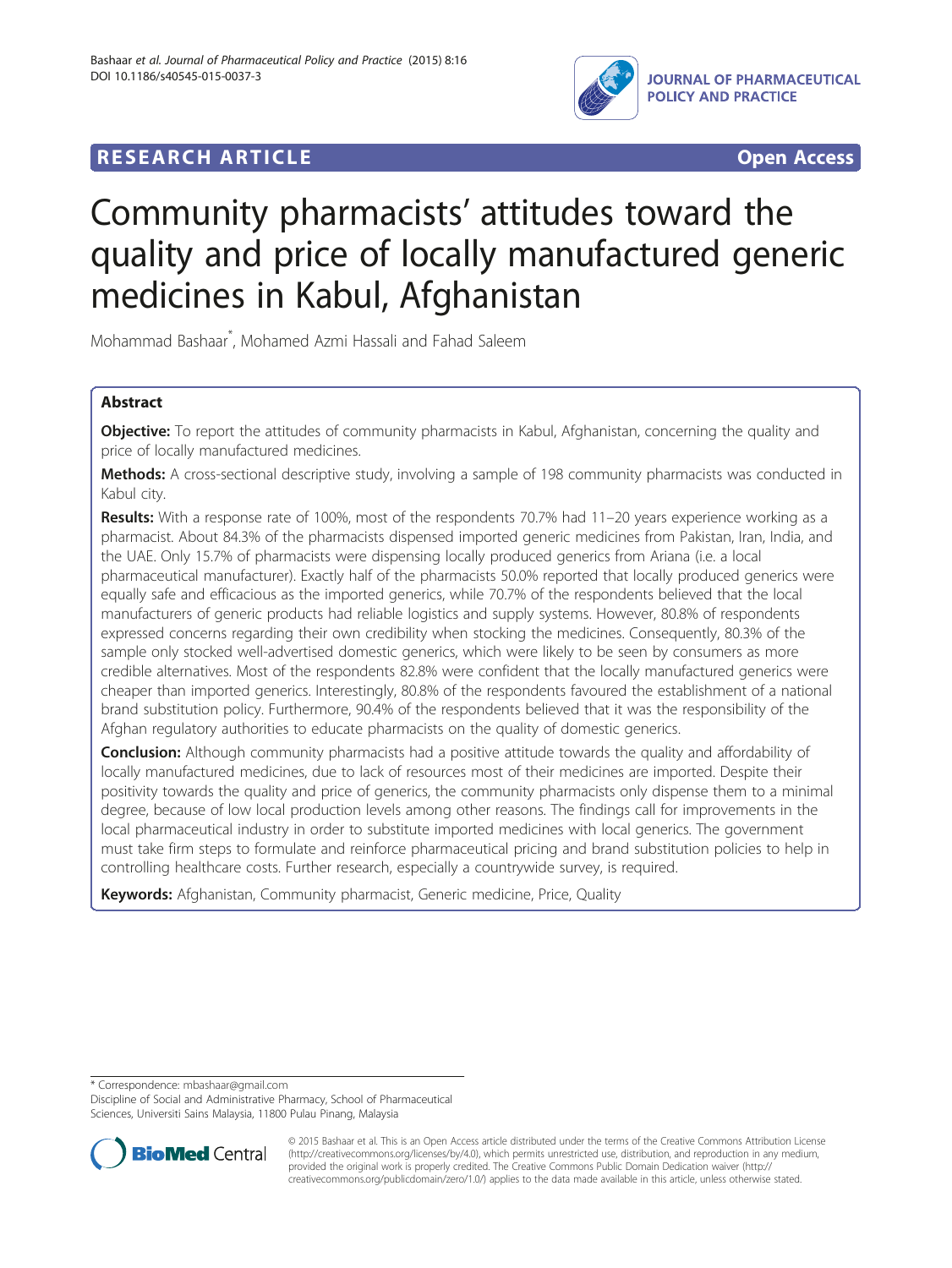## Introduction

Prior to 1979, Afghanistan had sufficient domestic pharmaceutical manufacturing to meet local demand, as well as export capacity [[1,2\]](#page-5-0). Due to decades of conflict, the pharmaceutical industry collapsed and remained "understudied" [[3\]](#page-5-0), being one of the least developed industrial sectors in the world, functioning with many weaknesses and in a disorganised manner [\[4](#page-5-0)]. According to WHO, the overall pharmaceutical situation in Afghanistan has deteriorated because health infrastructure, machinery, laboratories and buildings have been seriously damaged or destroyed [\[5](#page-5-0)].

However, despite these deficiencies, after 2001 a few multinational pharmaceutical companies started importing medicines to Afghanistan and 14 small and medium-sized privately owned pharmaceutical manufacturing companies have contributed to the growth of the industry [[6\]](#page-5-0). Nonetheless, according to a recent assessment of domestic pharmaceutical manufacturing capacity in Afghanistan, the sector is facing a number of critical issues [[1\]](#page-5-0). For example, no licensing authority that issues Good Distribution Practices (GDP) licenses exists and there are no national guidelines on GDP [\[2](#page-5-0)]. The medicine supply system is critically under-regulated with weak provincial management leading to an erratic supply situation [[4](#page-5-0)]. There is no national Good Manufacturing Practice (GMP) or Adverse Drug Reaction (ADR) guidelines, and a medication error reporting system is lacking. In addition a pharmacovigilance system has not yet been introduced [[7\]](#page-5-0). Due to a lack of sufficient budget, human resources and infrastructure, the implementation of policies, legislation, and regulations is slow.

To address these outstanding issues in the pharmaceutical sector, the Ministry of Public Health (MOPH) has developed a strategic plan for 2011–2015 [[8](#page-5-0)]. One of the objectives of this strategic plan is to establish and implement a health governance system to ensure transparency and efficiency in pharmaceutical supply chain management, and increase local pharmaceutical production capacity [[8](#page-5-0)]. Under this objective, the government has shown its commitment to improve the production of locally manufactured generic medicines. They have recognised that soaring medicine costs could be controlled by promoting the use of affordable, safe and effective generic medicines instead of their more expensive branded equivalents [[9,10\]](#page-5-0).

A generic medicine is a pharmaceutical product, usually intended to be interchangeable with an innovator product, that is manufactured without a license from the innovator company, and is marketed after the patent or any other exclusive rights belonging to the innovator company have expired [[11\]](#page-5-0). Stringent quality measures must be undertaken and the generic medicine must meet the standards of the originator brand in order to be considered safe [[12,13](#page-5-0)].

Due to lower prices, generic medicines can yield significant healthcare cost savings and these savings can be used to subsidise expensive novel medicines and support pharmaceutical research and development [\[14](#page-5-0)]. The first low-cost generic medicine program in the United States, introduced in September 2006 by Wal-Mart, offered a limited number of generic medicines at a cost of US\$4 for a month's supply of each drug [[15](#page-5-0)]. Similarly, in the UK, the government has provided strong incentives to promote generic prescription and use [[14\]](#page-5-0). Many other governments have also advocated shifting to lower cost generic medications in order to improve affordability, reduce healthcare spending, and promote better adherence to drug regimens [\[16](#page-6-0)-[18\]](#page-6-0). In France, controlling pharmaceutical expenditure has been a policy priority for many years and policies favouring generic medications have featured prominently [\[19](#page-6-0)]. Direct price control policies are a common phenomenon, even in generic medicine markets, France being just one example. The French authorities stipulate that the price of a generic medicine must be 30% lower than that of equivalent branded medicines [\[20\]](#page-6-0). Similarly, the Danish medicines agency introduced "Medicine Profile," a database for both general practitioners and patients to check their medicines and to compare the price of innovator medicines with generic alternatives [[21](#page-6-0)]. The Danish generic medicine policy gave rise to conditions favouring the development of a low-price high-volume generic medicine market [[21](#page-6-0)]. In Portugal, pro-generic medicine media campaigns were undertaken resulting in increased demand [[21](#page-6-0)].

Where a favourable market for generic medicines has been developed, health care has become significantly more affordable and its universal coverage more sustainable [\[21](#page-6-0)]. Generic medicines allow governments to exercise greater fiscal control over their pharmaceutical expenditure because generic medicines should ideally be as safe, and of the same quality and therapeutic efficacy, as their branded equivalent medicines [[21](#page-6-0)]. Therefore, efforts should be made to extend generic medicine public awareness programs and advocacy activities to include more detailed information, so that patients have a greater understanding of brand substitution practices. It is equally critical that physicians and pharmacists have an accurate understanding of brand substitution, and that they provide accurate information to patients [[22\]](#page-6-0).

The affordability of prescription medicines is one of the most pressing public health issues in the United States. According to at least one study, many patients self-administer less than their prescribed dose so as to make medications last longer, or fail to fill prescriptions because of the cost [[15](#page-5-0)]. Consequently, brand substitution is supported by health authorities in many countries throughout the world because it provides cheaper alternatives to innovator medicines [\[23](#page-6-0)]. However, according to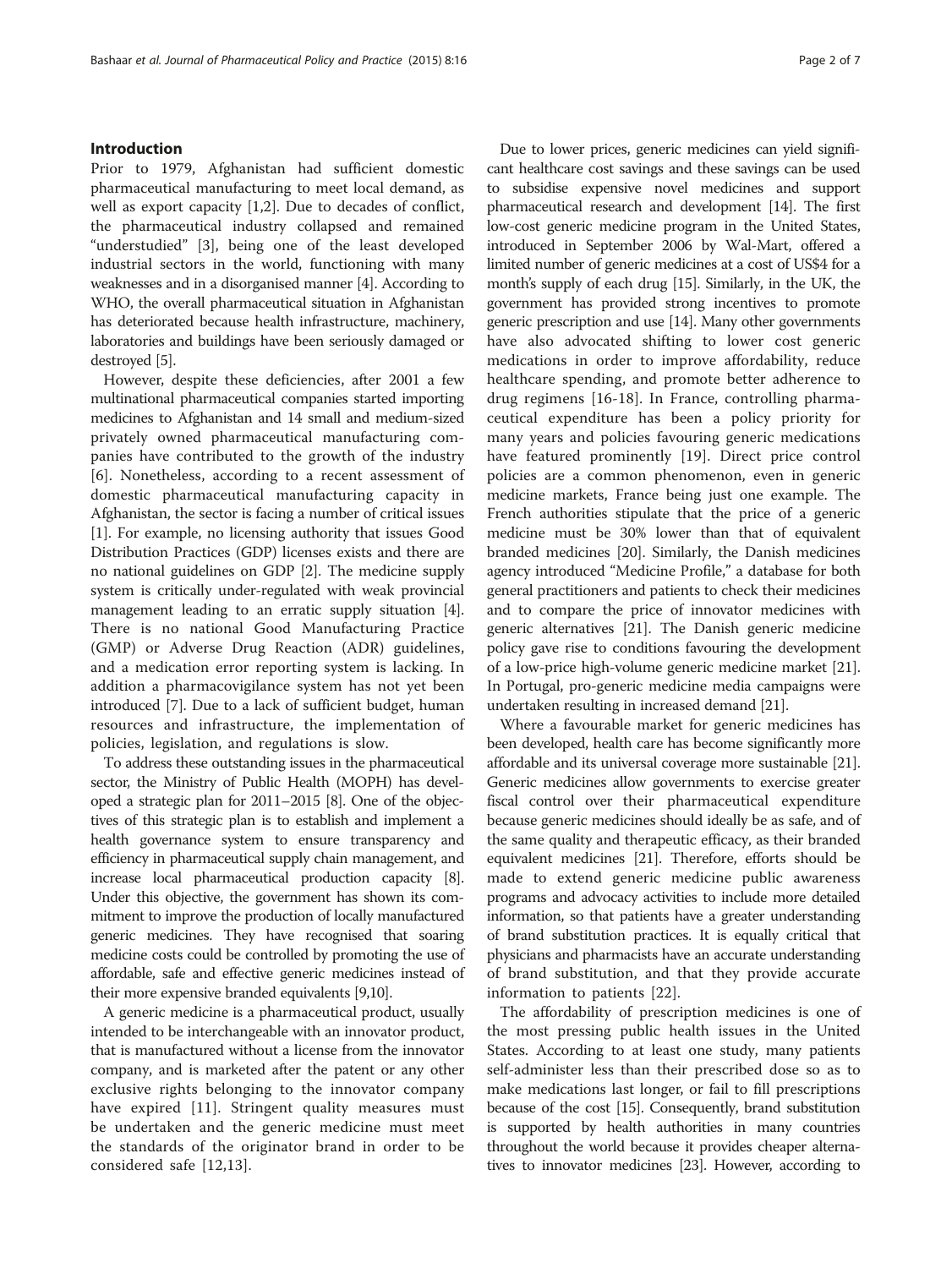our knowledge, no brand substitution or generic medicine prescribing policies exists in Afghanistan and there is a lack of research in this area. Pharmacists play a pivotal role and as healthcare providers, therefore it is imperative that they know about the price and quality of generic medicines. Additionally, it is crucial that policy makers understand these matters in order to establish a sound generic medicine policy leading to substantial savings in health care expenditure and improving access to essential medicines in the country [[24,25](#page-6-0)].

Therefore, in this study, we aimed to explore the attitudes of community pharmacists in Kabul regarding the quality and price of locally manufactured generic medicines.

## Methods

This cross-sectional study relied on a convenience sample of community pharmacists from Kabul, Afghanistan. Prior to conducting the study, ethical approval was granted by the local Institutional Review Board (IRB). Over a four-month period, from March–June 2013, respondents were approached and asked to participate in the study. The questionnaire had previously been used in Penang, Malaysia [[26](#page-6-0)], and approval for use of the questionnaire in the present study was granted by the author. One question was added in order to assess the community pharmacists' attitudes regarding the affordability of domestic generic medicines. The draft questionnaire was reviewed for accuracy and validity, then translated and back-translated into Dari (Farsi). Minor revisions were made to the translated questionnaire after initial pilot testing.

The final questionnaire that was administered to participants was in three sections. The first section collected participants' demographic information with the help of five questions. The second section inquired about the pharmaceutical companies (Abbot, GSK, Getz, Julphar, Exir, Gracure and Ariana), from which the pharmacists were sourcing their generic medicine stocks. The six international companies and one local company (Ariana) were included because of their popularity, medicine stocks and the retailers' inclination towards procurement from them. From the list of seven companies, the respondents were asked to identity from which they obtained their stocks. In the third section, eleven questions asked about the community pharmacists' views on issues concerning locally manufactured generic medicines. In this section of the questionnaire the respondents were asked to indicate their responses on a five-point Likert scale  $(1 =$  strongly agree,  $2 = \text{agree}$ ,  $3 = \text{neutral}$ ,  $4 = \text{disagree}$ ,  $5 = \text{strongly}$ disagree).

A total of 198 community pharmacists were approached for participation in this study by visiting a range of public and private hospitals, clinics, and pharmacies (i.e. medical outlets) across Kabul. Participation was voluntary and the anonymity of the respondents was preserved. There was no part of the questionnaire for the recording of identifying personal information. After the completed questionnaires were collected, the data was analysed with SPSS 16.0 for descriptive analysis, using frequency analysis and cross-tabulation to examine the data characteristics and to summarise the overall results.

## Results

## Demographic information of the respondents

The basic demographic information of the respondents is summarised in Table 1. All of the 198 participants took part in the survey, where 70.7% had 11–20 years of pharmacy practice in the community. The majority of respondents 99% were male and 87.3% of the respondents were aged 30–50 years. Experienced community pharmacists were more inclined to know about generic medicine and dispense it. Among all the interviewees, 94.9% had graduated from local universities.

## Findings on the stocking and dispensing of generic medicines

When assessing the community pharmacists' generic medicine stocking and dispensing behaviour, it was found that the majority of respondents 84.3% were dispensing imported generic medicines from Pakistan, Iran, India, and the UAE (Table [2\)](#page-3-0). Ariana, one of several local Afghan generic pharmaceutical companies, was used by only 15.7% of pharmacists. Nearly half 45.9% of the imported generic medicines dispensed by pharmacists were from Abbot 10.1%, GSK 14.1%, and Getz (a Pakistani pharmaceutical manufacturer, 21.7%.

## Table 1 Respondent demographics

| Demographic Information                 |              | Frequency<br>(%) |        |  |
|-----------------------------------------|--------------|------------------|--------|--|
| Gender                                  | Male         | 196              | (99.0) |  |
|                                         | Female       | 2                | (1.0)  |  |
| Age                                     | Under 30     | 15               | (7.6)  |  |
|                                         | $30 - 40$    | 46               | (23.2) |  |
|                                         | $41 - 50$    | 127              | (64.1) |  |
|                                         | Over 50      | 10               | (5)    |  |
| <b>Year of Graduation</b>               | Before 1980  | 4                | (2)    |  |
|                                         | 1981-1990    | 36               | (18.2) |  |
|                                         | 1991-2000    | 135              | (68.2) |  |
|                                         | After 2001   | 23               | (11.6) |  |
| Years of practice in community pharmacy | Less than 10 | 44               | (22.2) |  |
|                                         | $11 - 20$    | 140              | (70.7) |  |
|                                         | $21 - 30$    | 14               | (7.1)  |  |
| <b>Country of Graduation</b>            | Afghanistan  | 188              | (94.9) |  |
|                                         | Foreign      | 10               | (5.1)  |  |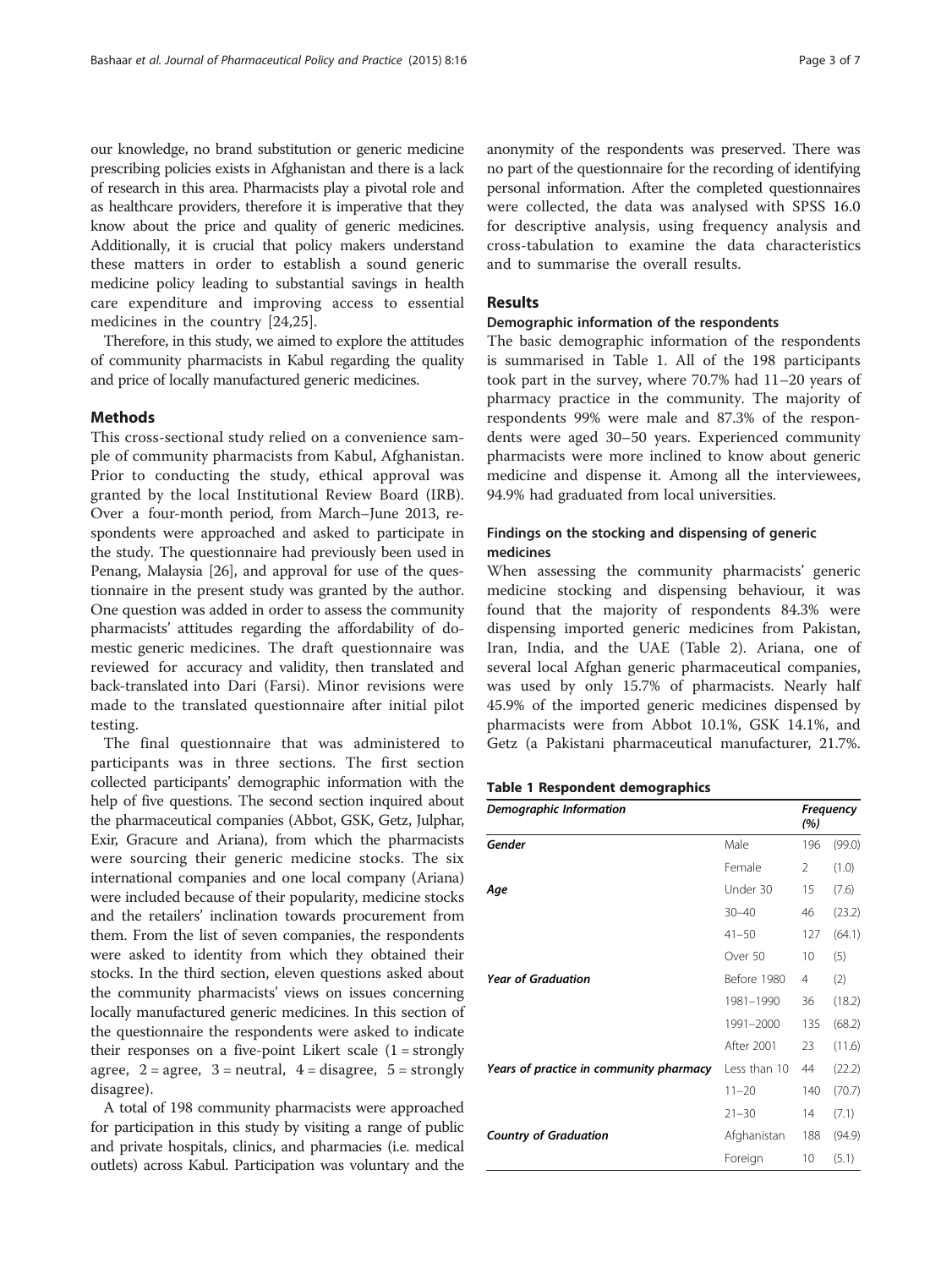<span id="page-3-0"></span>Table 2 Pharmaceutical companies where pharmacists purchase their generic medicine

| <b>Pharmaceutical Company</b> | <b>Country of Origin</b> | Frequency | $\%$   |  |
|-------------------------------|--------------------------|-----------|--------|--|
| Abbot                         | Pakistan                 | 20        | (10.1) |  |
| Julphar                       | <b>UAE</b>               | 18        | (9.1)  |  |
| <b>GSK</b>                    | Pakistan                 | 28        | (14.1) |  |
| Exir                          | Iran                     | 46        | (23.2) |  |
| Getz                          | Pakistan                 | 43        | (21.7) |  |
| Gracure                       | India                    | 12        | (6.1)  |  |
| Ariana                        | Afghanistan              | 31        | (15.7) |  |

Exir (an Iranian pharmaceutical company) was selected by 23.2% of the pharmacists, showing that this company has a good market in Kabul.

## Community pharmacists' attitudes towards the quality and price of locally manufactured generic medicines

When respondents were asked about their views of the quality and price of locally produced generic medicines, 50.0% indicated that the locally produced generics were as safe and efficacious as imported generics. Furthermore, 70.7% of the respondents believed that local generic manufacturers had reliable logistics and supply systems. Notwithstanding, only half of the respondents 50.0%

preferred to stock locally manufactured generics even though the local manufacturers provided better bonus schemes than the pharmaceutical importers. The majority of respondents 82.8% also indicated having concerns about the credibility of manufacturers/suppliers when stocking generic medicines. In addition, most of the respondents 80.3% reported that they would only stock locally manufactured generics that had been well advertised in both the general and medical/professional media (Table 3).

In the opinion of most of the respondents 87.4% imported generics are required to pass through more stringent approval processes, as their origin is not known. Also, the majority of respondents 82.8% agreed that the locally manufactured generics were cheaper than the imported generics. Just over half 58.1% of the respondents believed that local generics are more affordable than imported generics. Interestingly, 80.8% of the respondents agreed that Afghanistan should establish a national brand substitution policy and further, the majority of the respondents 90.4% indicated that the Afghan drug regulatory authorities need to convince pharmacists that registered locally manufactured generics are of high quality and standards.

## **Discussion**

In Afghanistan, as in many other low-income post-conflict settings, there are more imported medicines than locally

| Table 3 Community pharmacists' attitude towards the quality and prices of locally manufactured generic medicines |  |  |  |  |  |  |
|------------------------------------------------------------------------------------------------------------------|--|--|--|--|--|--|
|------------------------------------------------------------------------------------------------------------------|--|--|--|--|--|--|

|                | Question Survey questions/Statement                                                                                                                        | Frequency (%) |        |                |        |                |       |    |        |     |        |           |
|----------------|------------------------------------------------------------------------------------------------------------------------------------------------------------|---------------|--------|----------------|--------|----------------|-------|----|--------|-----|--------|-----------|
|                |                                                                                                                                                            | 1             |        | $\overline{2}$ |        | 3              |       | 4  |        | 5   |        | No answer |
|                | Locally manufactured generics are equal in their quality<br>compared to the imported generics.                                                             | 71            | (35.9) | 23             | (11.6) |                | (0)   | 78 | (39.4) | 22  | (11.1) | 4(2.0)    |
| 2              | Locally manufactured generics are equal in their safety<br>and efficacy compared to the imported generic.                                                  | 24            | (12.1) | 75             | (37.9) | $\overline{4}$ | (2)   | 83 | (41.9) | 8   | (4)    | 4(2.0)    |
| 3              | Manufacturers of local generic products have a reliable<br>logistic and supply system.                                                                     | 56            | (28.3) | 84             | (42.4) | 16             | (8.1) | 28 | (14.1) | 9   | (4.5)  | 5(2.5)    |
| $\overline{4}$ | prefer to stock and dispense locally manufactured generics<br>because the companies provide good bonus scheme<br>compared to suppliers importing them.     | 46            | (23.2) | 53             | (26.8) | 6              | (3)   | 77 | (38.9) | -11 | (5.6)  | 5(2.5)    |
| 5              | Credibility of the generic manufactures/suppliers are<br>my concern when stocking medicines in my pharmacy.                                                | 103           | (52)   | 61             | (30.8) | 3              | (1.5) | 23 | (11.6) | 2   | (1)    | 6(3.0)    |
| 6              | I will only stock locally manufactured product which is<br>well advertised through medical representatives and<br>medicine related references.             | 117           | (59.1) | 42             | (21.2) | - 6            | (3)   | 20 | (10.1) | 8   | (4)    | 5(2.5)    |
| 7              | Imported generics need to pass more stringent approval<br>process compared with locally manufactured ones.                                                 | 98            | (49.5) | 75             | (37.9) | 9              | (4.5) | 9  | (4.5)  | 3   | (1.5)  | 4(2.0)    |
| 8              | Locally manufactured generics are cheaper compared<br>to imported generics.                                                                                | 121           | (61.1) | 43             | (21.7) | 5              | (2.5) | 19 | (9.6)  | 6   | (3)    | 4(2.0)    |
| 9              | Locally manufactured generics are affordable to be<br>purchased in comparison to imported generics.                                                        | 55            | (27.8) | 60             | (30.3) | 6              | (3)   | 21 | (10.6) | 51  | (25.8) | 5(2.5)    |
| 10             | I believe we need to establish brand substitution policy<br>in Afghanistan.                                                                                | 132           | (66.7) | 28             | (14.1) | 7              | (3.5) | 16 | (8.1)  | 10  | (5.1)  | 5(2.5)    |
| 11             | The Afghan Drug Regulatory Authorities need to convince<br>pharmacists that registered locally manufactured generics<br>are of high quality and standards. | 133           | (67.2) | 46             | (23.2) | 8              | (4)   | 4  | (2)    | 2   | (1)    | 5(2.5)    |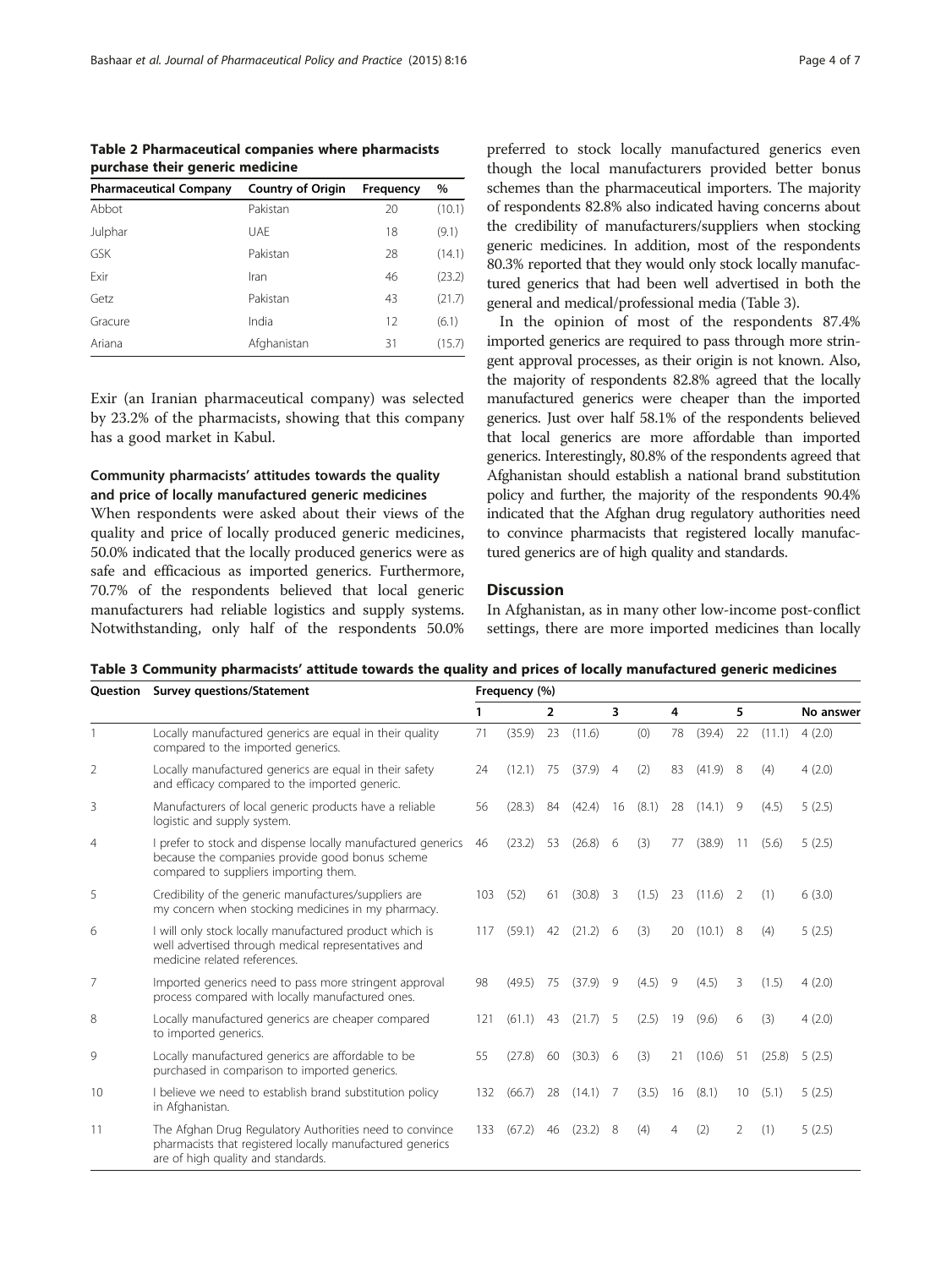produced medicines and hence there are significant concerns regarding quality and price. The Afghan pharmaceutical market is largely dependent on privately imported medicines due to a lack of local pharmaceutical companies and infrastructure. Afghanistan imports over 95% of its medicines from other countries [[27](#page-6-0)]. In the current study, we found that majority of the respondents chose to stock imported generic medicines (Table [2](#page-3-0)); therefore, our findings are consistent with those of Paterson [\[6\]](#page-5-0).

Low-income countries are commonly believed to have poor quality health services [\[28\]](#page-6-0) and Afghanistan is no exception. Due to three decades of conflict, the situation has deteriorated. The Afghan pharmaceutical and health care system, including the supply of medicines, remains largely ad hoc and disorganised, with little production capacity of its own. Many actors, including government ministries, non-governmental organisations, foreign mission hospitals, and the private sector make up the system. Each of these actors is largely independent of the others and is responsible for their own procurement, logistics, supplies, and distribution networks [[4](#page-5-0),[6\]](#page-5-0). The General Directorate for Pharmaceutical Affairs (GDPA), in addition to regulating the local pharmaceutical industry, is charged with the responsibility of ensuring the safety and quality of imported medicines [[2\]](#page-5-0). However, for multiple reasons, including a lack of funding, limited human resources, and a lack of clear policy direction, the GDPA is sorely limited in its capacity to execute this monitoring role.

As mentioned earlier, more than half of the respondents felt that locally produced generics were as safe and as efficacious as imported generic medicines. This finding is consistent with international studies, which also find that local generics are perceived to be similarly safe and effective compared to imported generics [\[26](#page-6-0)]. However, the quality of imported medicines is often questioned by the public, with low quality, spurious, counterfeit, and expired medicines entering the country through legal loopholes or otherwise smuggled into the country. Furthermore, much of the patient population is illiterate and naive about pharmaceutical manufacturing and expiry dates. Therefore, to maintain the trust of both community pharmacists and patients alike, the Afghan regulatory authorities should implement more stringent regulation, including higher standards of quality management, guaranteeing the quality of imported generic medicines by performing quality control laboratory exams, and ensure good distribution practices. This argument is not without precedence, a Malaysian study similarly finding support for imported generics needing to pass a more stringent approval processes [\[26\]](#page-6-0). However, in many post-conflict settings, government regulations exist only on paper or serve only to benefit corrupt or ineffective government officials [[29\]](#page-6-0).

The medicines available in Afghanistan tend to be of poor quality. This is partially attributable to the scarcity of resources available to the National Medicines and Food Board (NMFB) to properly control and assess the quality of medicines. Another reason underlying the poor quality of available medicines concerns the role of importers and distributors. While every effort is made to import medicines which should be cheap and affordable, as with any private enterprise it is imperative to make a profit, and handsome profits can be made by subverting the regulatory system [[30\]](#page-6-0). Consequently, alternative and black market supply channels allow for the introduction of expired and otherwise cheaper poor quality generics to enter the market. In addition, the practice of counterfeiting medications is not unheard of in Afghanistan. Therefore, the use of local generic medicines can be enhanced by improving their quality, instituting appropriate brand substitution policies, and by educating consumers [\[29,31](#page-6-0)]. This is clearly essential, since the economic goal of cost containment by generic substitution is worthless if it causes death instead of cure [\[32\]](#page-6-0).

In the current study, most of the respondents recommended that the Afghan drug regulatory authorities should be working to convince pharmacists that registered, locally manufactured generics are of as high a quality as most imported medicines and are manufactured in compliance with international standards. In addition, more than half of the participating pharmacists agreed that domestic generics are cheaper than imported generics. Similarly, the Malaysian study also found that domestic generics were cheaper than their imported counterparts [[26](#page-6-0)]. Imported medicines tend to be more expensive due to various taxes, tariffs, and other duties along the procurement chain. Brand substitution is an effective cost-containment solution to this problem.

Healthcare authorities throughout the world encourage the practice of generic substitutions [\[33](#page-6-0)], and Afghanistan is no exception. Therefore, in this study, most of the respondents strongly supported the establishment of a national brand substitution policy in Afghanistan. These findings are almost identical to those of Hassali et al. [\[26](#page-6-0)].

Brand substitution has become common practice in the United States since the late 1970s [[13\]](#page-5-0). Widespread brand substitution of outpatient prescription drugs has saved approximately US\$8.8 billion, or approximately 11% of the pharmaceutical budget for adults, in the United States each year [\[34,35\]](#page-6-0). Similarly, brand substitution by pharmacists is standard practice in UK hospitals and is being proposed for implementation in primary care [[13](#page-5-0)]. Although 83% of community or primary care physicians in the UK already write prescriptions for generic medicines [\[25](#page-6-0)], substituting more expensive generic brands with even less expensive generic brands might still result in further savings. Therefore, efforts to promote brand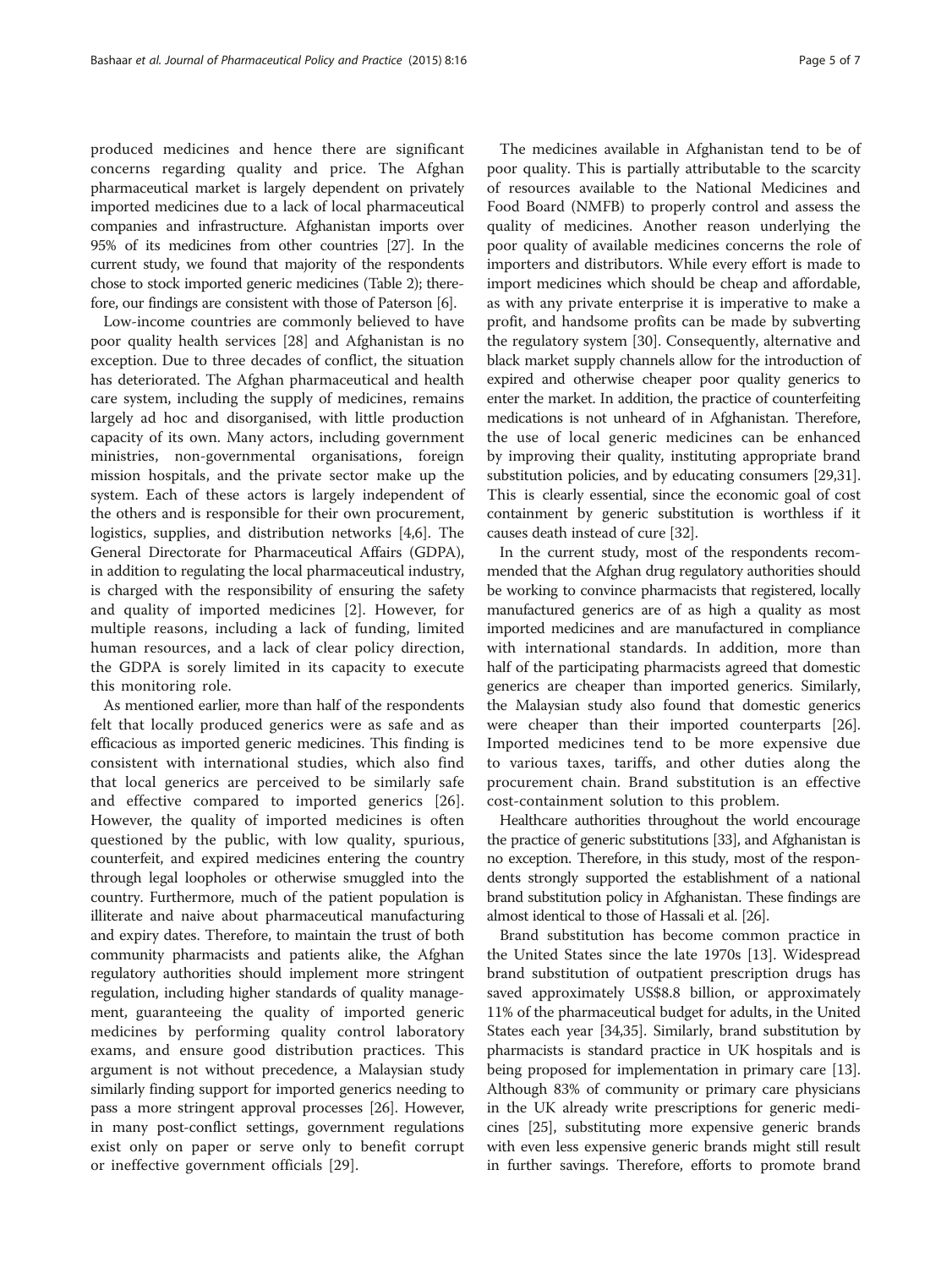<span id="page-5-0"></span>substitution should be targeted first and foremost at the point of prescription, the treating physician [\[25\]](#page-6-0). As the earlier Malaysian study revealed, the desire to maintain a high profit margin is one of the main reasons that community pharmacists practice brand substitution [[29,36](#page-6-0)].

Brand substitution is a collaborative act, therefore the pharmacists and patients must be informed and trained [[36\]](#page-6-0) since, at the dispensing point, the pharmacist plays an important role in helping patients choose between branded or generic medicines [15,[23,25](#page-6-0)]. Therefore, the undergraduate pharmacy and medical curricula may need to be updated and adapted especially in the regulatory and quality control aspects of generic medicines, and further bioequivalency requirements must be applied to the registration and production of generic medicines [[26,37\]](#page-6-0).

From this study, it is clear that community pharmacists in Kabul city have a positive attitude towards the quality and price of locally manufactured medicines, the implementation of generic substitution policy, and the application of stringent quality control systems. This positive attitude is an opportunity for the health authorities to embark on development and reinforcement of generic medicine policy in Afghanistan. This can lead to improved access to quality assured locally manufactured medicine and savings on healthcare costs both for patient and government.

## Limitations of the study

The study has the limitations inherent in most survey-type studies, for example a hardcopy questionnaire was used for data collection, meaning there is a chance that subjects refer to the internet or other educational resources to answer the knowledge-based questions [\[38\]](#page-6-0). Further, there is a possibility of a social desirability response bias on the attitude issues, where the interviewees might be inclined to provide more favourable responses toward generic medicine [[38,39\]](#page-6-0). Finally, this study was conducted in Kabul city focusing on community pharmacists; therefore, the sample and results may not be representative of the attitudes of all community pharmacists and all cities in the country.

## Conclusion

The findings of the current study indicate a positive attitude among community pharmacists towards locally manufactured medicines. Although they appeared to believe that quality generic medicines are affordable and would result in significant cost savings, due to lack of pharmaceutical manufacturing resources most medicines are imported. Additionally, the community pharmacists generally expressed positive attitudes towards the quality and price of locally manufactured generics, but dispense them in minimal amounts, due to a low level of local production. This suggests that domestic pharmaceutical companies should be empowered to produce substitutes for imported medicines. Further, now may be the ideal time for the government to embark on a process of formulating explicit pharmaceutical pricing and brand substitution policies in order to exercise greater control over health care costs.

#### Competing interests

The authors declare that they have no competing interests.

#### Author's contributions

MB made substantial contributions to conception and design, data collection, analysis and interpretation of data. In addition, he drafted and submitted the finalized version of the article. MAH made substantial contributions to conception, design, and review of the article. In addition, the author gives final approval of the version to be submitted. FS made substantial contributions to conception, design, and review of the manuscript. In addition, the author gives final approval of the version to be submitted. All authors have read and approved the final version.

### Received: 21 August 2014 Accepted: 17 April 2015 Published online: 18 May 2015

#### References

- 1. MOPH. Economic Evaluation of the Potential for Local Pharmaceutical Production in Afghanistan. Islamic Republic of Afghanistan, Ministry of Public Health, Health Economics and Financing Directorate, (HEFD). Health Partners International of Canada (HPIC). 2014, p. 24. Available from: [http://moph.gov.af/Content/Media/Documents/EconomicEvaluationofthe](http://moph.gov.af/Content/Media/Documents/EconomicEvaluationofthePotentialforLocalPharmaceuticalProductioninAfghanistan251020141015670553325325.pdf) [PotentialforLocalPharmaceuticalProductioninAfghanistan25102014101567](http://moph.gov.af/Content/Media/Documents/EconomicEvaluationofthePotentialforLocalPharmaceuticalProductioninAfghanistan251020141015670553325325.pdf) [0553325325.pdf.](http://moph.gov.af/Content/Media/Documents/EconomicEvaluationofthePotentialforLocalPharmaceuticalProductioninAfghanistan251020141015670553325325.pdf)
- 2. MOPH. Afghanistan Pharmaceutical Country Profile. General Directorate of Pharmaceutical Affairs, Islamic Republic of Afghanistan. Available from: <http://www.who.int/medicines/areas/coordination/AfghanistanPSCPnarrative.pdf>.
- 3. Harper J, Shahab A. Afghanistan pharmaceutical sector EC identification mission report (FWC contract 144147), 2008. European Commission, 2008.
- 4. Harper J, Strote J. Afghanistan pharmaceutical sector development: problems and prospects. Southern Med Rev. 2011;4(1):29–39.
- 5. Baghdadi G, Christine C, Graaff P. Pharmaceutical situation in Afghanistan: preliminary assessment. 2002. Available from: [http://whqlibdoc.who.int/hq/](http://whqlibdoc.who.int/hq/2002/WHO_EDM_DAP_2002.1.pdf) [2002/WHO\\_EDM\\_DAP\\_2002.1.pdf](http://whqlibdoc.who.int/hq/2002/WHO_EDM_DAP_2002.1.pdf).
- 6. Paterson A, Karimi A. Understanding markets in Afghanistan: a study of the market for pharmaceuticals. Afghanistan: Afghanistan Research and Evaluation Unit Kabul; 2005.
- 7. Karwar W, Omari MZ, Fatehzada Z, Noorzaee A, Yusuf I, Lee D, et al. Afghanistan Medicines Quality Assurance Assessment –A Qualitative Survey. 2011, p. 81.
- 8. MOPH. Strategic Plan for The Ministry of Public Health, 2011–2015. Government of The Islamic Republic of Afghanistan. Available Online at World Wide Web [http://www.gfmer.ch/country-coordinators/pdf/Ministry-](http://www.gfmer.ch/country-coordinators/pdf/Ministry-Public-Health-Strategic-Plan-2011-2015-Afghanistan.pdf)[Public-Health-Strategic-Plan-2011-2015-Afghanistan.pdf](http://www.gfmer.ch/country-coordinators/pdf/Ministry-Public-Health-Strategic-Plan-2011-2015-Afghanistan.pdf) [Accessed on 24 Oct 2014, 2011. p. 63.
- 9. Adelman C, Norris J. Generic medicines are not substandard medicines. Lancet. 2002;359(9314):1351–2.
- 10. Cumming J, Mays N, Daubé J. How New Zealand has contained expenditure on drugs. BMJ. 2010;340. ISSN: 0959-8138.
- 11. WHO. World Health Organization [WHO]. Generic drugs. <http://www.who.int/trade/glossary/story034/en/> (accessed 11 March 2014). 2014 [cited 2014 11 March 2014].
- 12. Commission, E.o., Directive 2001/83/EC of the European Parliament and of the Council of 6 November 2001 on the Community code relating to medicinal products for human use H. a. Offic J Eur Union, 2001. 311: p. 67-128.
- 13. Duerden MG, Hughes DA. Generic and therapeutic substitutions in the UK: are they a good thing? Br J Clin Pharmacol. 2010;70(3):335–41.
- 14. Kanavos P. Do generics offer significant savings to the UK National Health Service? Curr Med Res Opin. 2006;23(1):105–16.
- 15. Choudhry NK, Shrank WH. Four-dollar generics—increased accessibility, impaired quality assurance. N Engl J Med. 2010;363(20):1885–7.